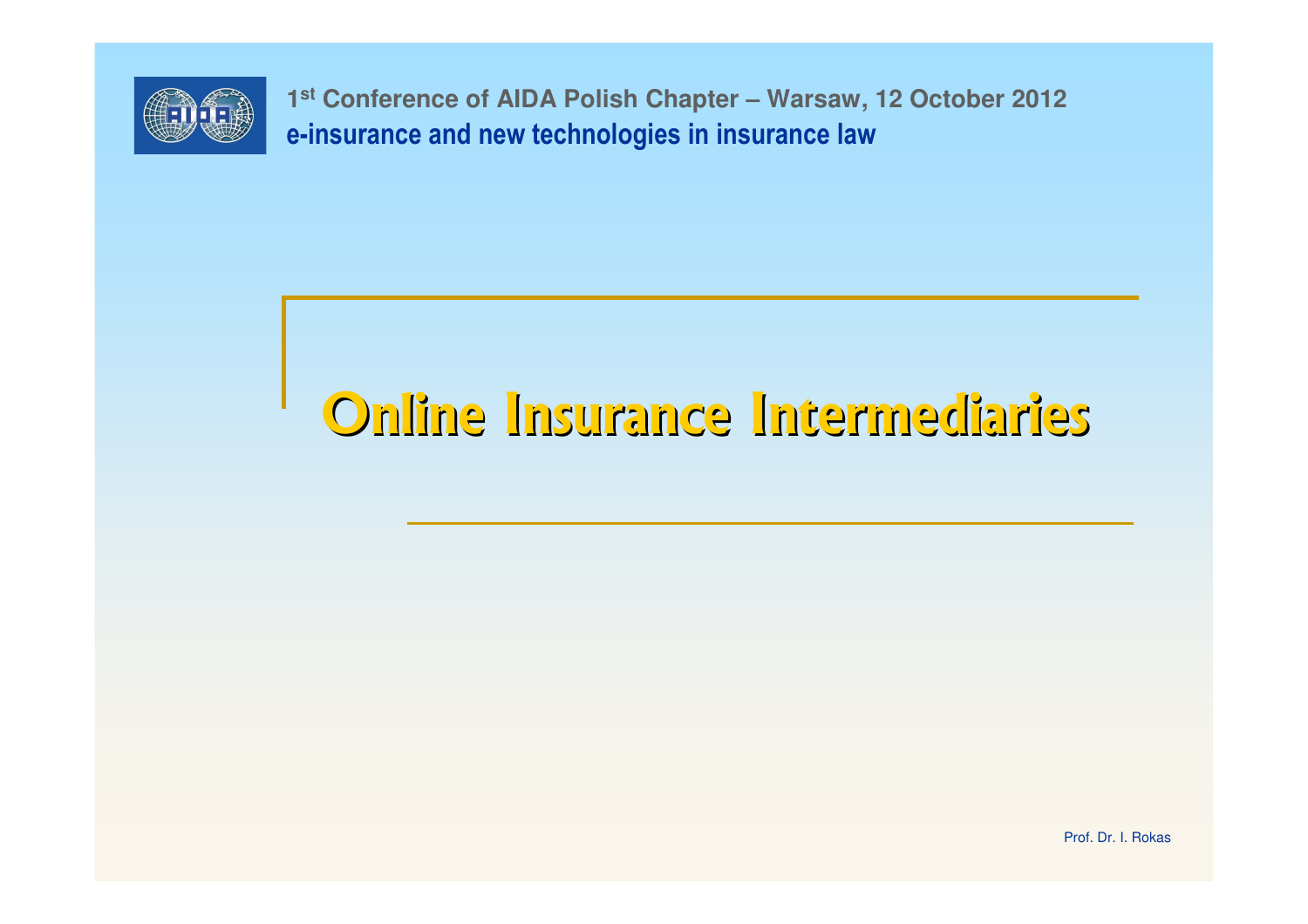### E-insurance vs insurance intermediaries undertakings? NO

## Mediation to which IMD 2 applies:

- a) insurance intermediary undertakings
- b) professional claims managers
- c) loss adjusters
- d) the staff of insurance companies carrying out mediation
- E-commerce removes only the unnecessary legal obstacles as to the proper functioning of the EU internal market
	- **□** Its target is not to replace the profession of intermediaries!

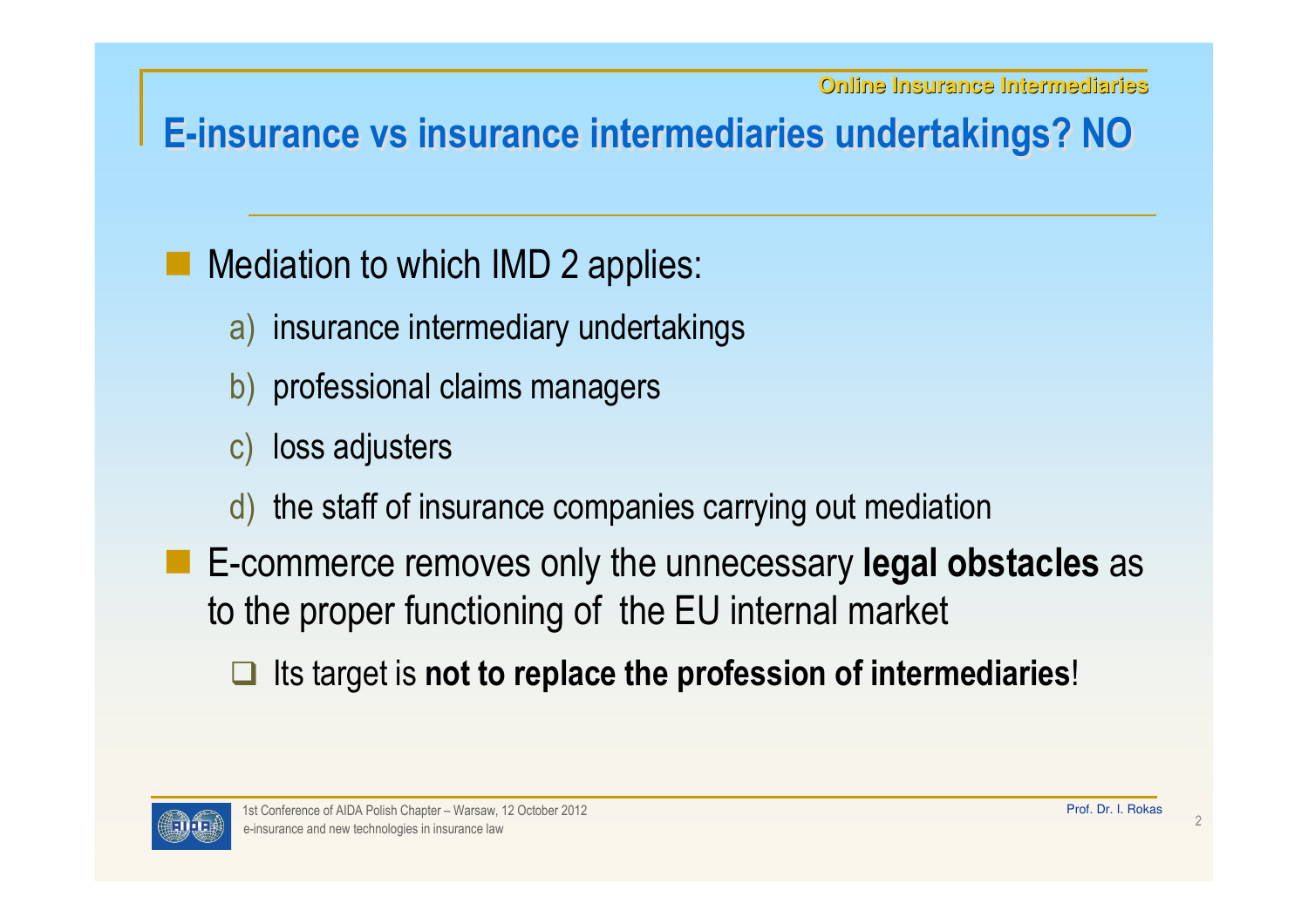#### E-insurance vs insurance intermediaries undertakings? NO (cont.)

- The direct selling of simple insurance products by the insurers is easier via internet
- But many simple insurance products do not fall under IMD 2 regulations (art. 1, para. 1)
	- **BED**
	- $\frac{10}{100}$  can be conducted by non-professional intermediaries<br>thus, for those products, replacement of the intermed **BED** thus, for those products, replacement of the intermediaries is not an issue! an issue!
- **Service Service**  Online aggregators do not replace intermediaries
	- □ rather help intermediaries to bring online insureds / applicants for rather help intermediaries to bring online insurance who are looking for 'comparative shopping' insurance who are looking for 'comparative shopping'
	- $\Box$  the insurance contract can still be closed via the intermediary

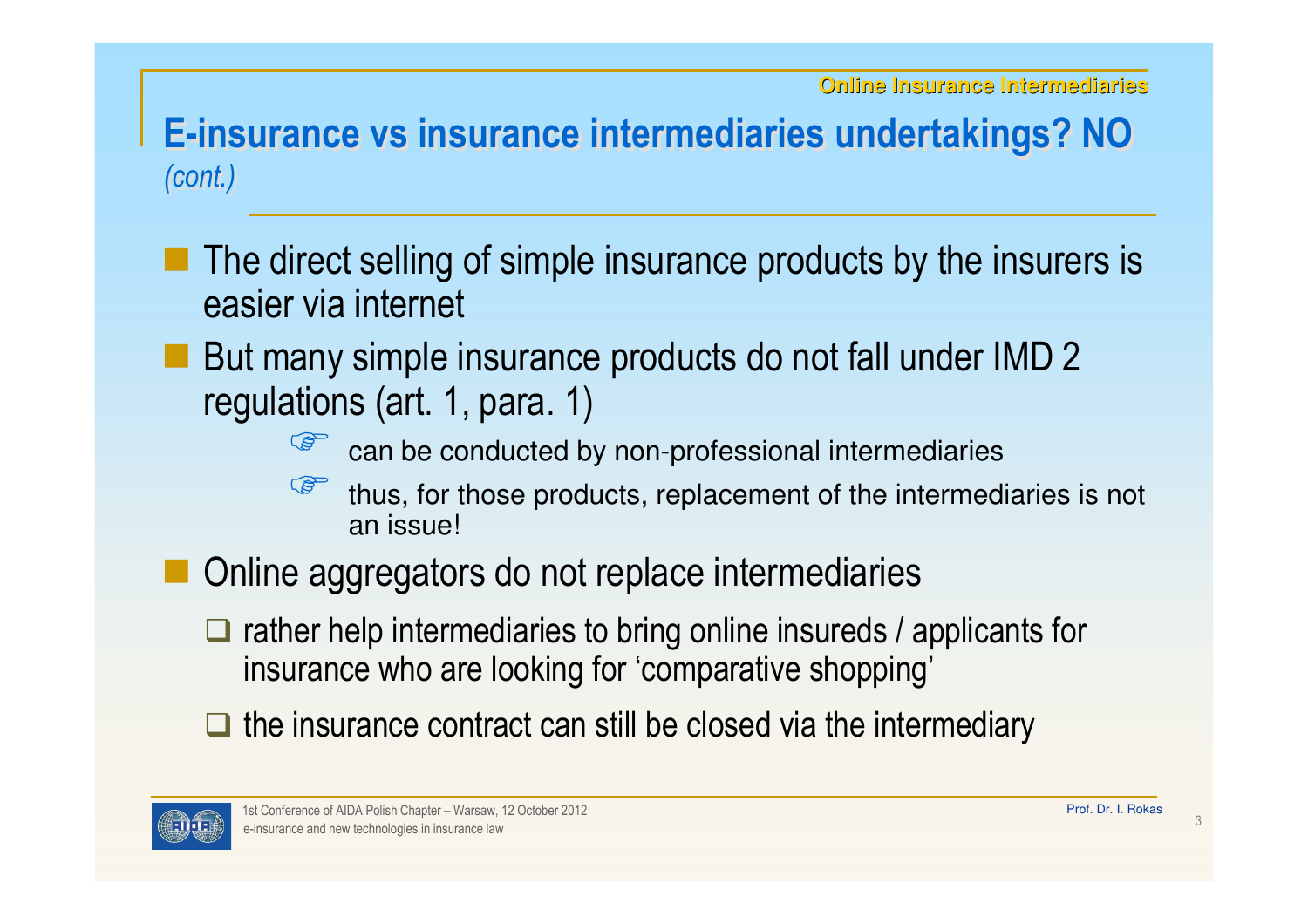## E-insurance intermediation and freedom of services:two different matters

- Online insurance intermediation  $\rightarrow$  the best way to simplify:
	- **□** cross-border transactions via FoS
	- **□** more so, cross-border transactions via FoE
	- □ even more so, national transactions within each single MS
- ECJ case law: criteria for the obligation to work under<br>establishment within  $\Gamma U$ establishment within EU
	- **■** duration/regularity/periodicity/continuity of the services
	- $\Box$  the criteria also apply to the online business

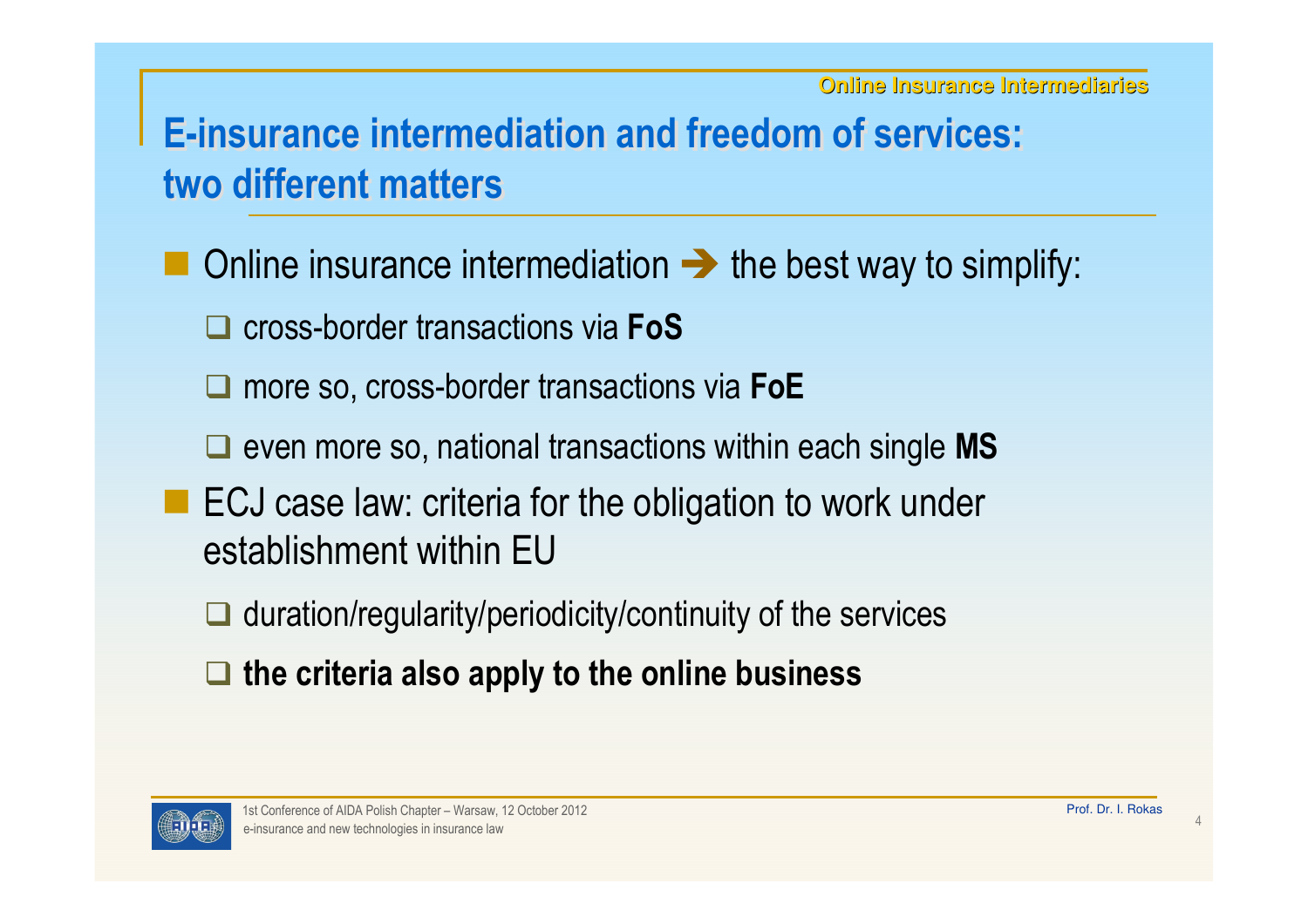# E-insurance intermediation and freedom of services:two different matters (cont.)

#### Reasons of establishment obligation as to online business

- $\Box$ Internet mainly covers the sales of insurance products and applies less to **other legal relationships** of insurance intermediaries – when permanently working in a MS - with customers, the State and other stakeholders
- $\Box$  Customers keen on having the alternative of a parallel, physical communication with the insurance intermediary
	- ◆ EU- level compromise regarding FoS, where the services are provided without reqularity provided without regularity
		- C customers can be advised via the respective register whether the<br>intermediaries are providing their services on a EoS or a EoE has intermediaries are providing their services on a FoS or a FoE basis.

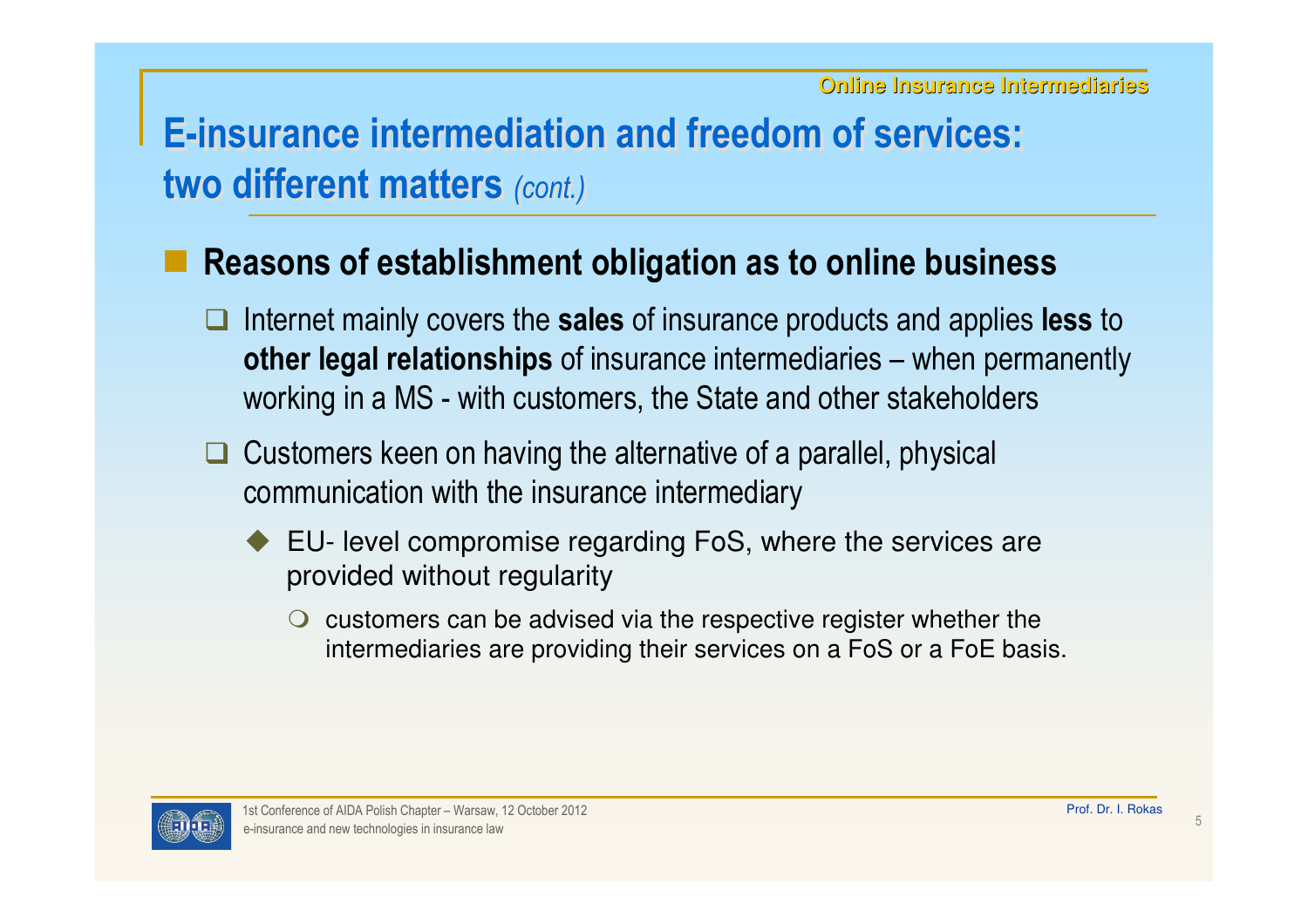# E-insurance intermediation and freedom of services:two different matters *(cont.)*

- IMD 1 & 2 apply to all **customers** and not only to customers who purchase insurance intermediation services for reasons outside their trade and profession, i.e. not only to consumers
	- □ Consequence: e.g. a customer not "consumer" of insurance broker services<br>cannot bring procoodings against the broker of a policy before the Court of its dom cannot bring proceedings against the broker of a policy before the Court of its domicile, if the insurance covers risk in another MS (Regulation 44/01 on jurisdiction etc. provides only to consumers the right to bring proceedings in the Court of their domicile). The establishment constitutes jurisdiction according to local law and covers this gap in favour of the non-consumer customer. Again FoE is necessary while e-commerce cannot fill this gap
	- In FoE cross-border passport transactions the intermediary must notify the competent and line information of his home MS and provide the following information (in addition to the Authority of his home MS and provide the following information (in addition to the notifications provided for FoS service):
		- a) programme of operations of establishment
		- b) the responsible persons for the management, and
		- $\,$ c)  $\,$  its address in the host MS  $\,$

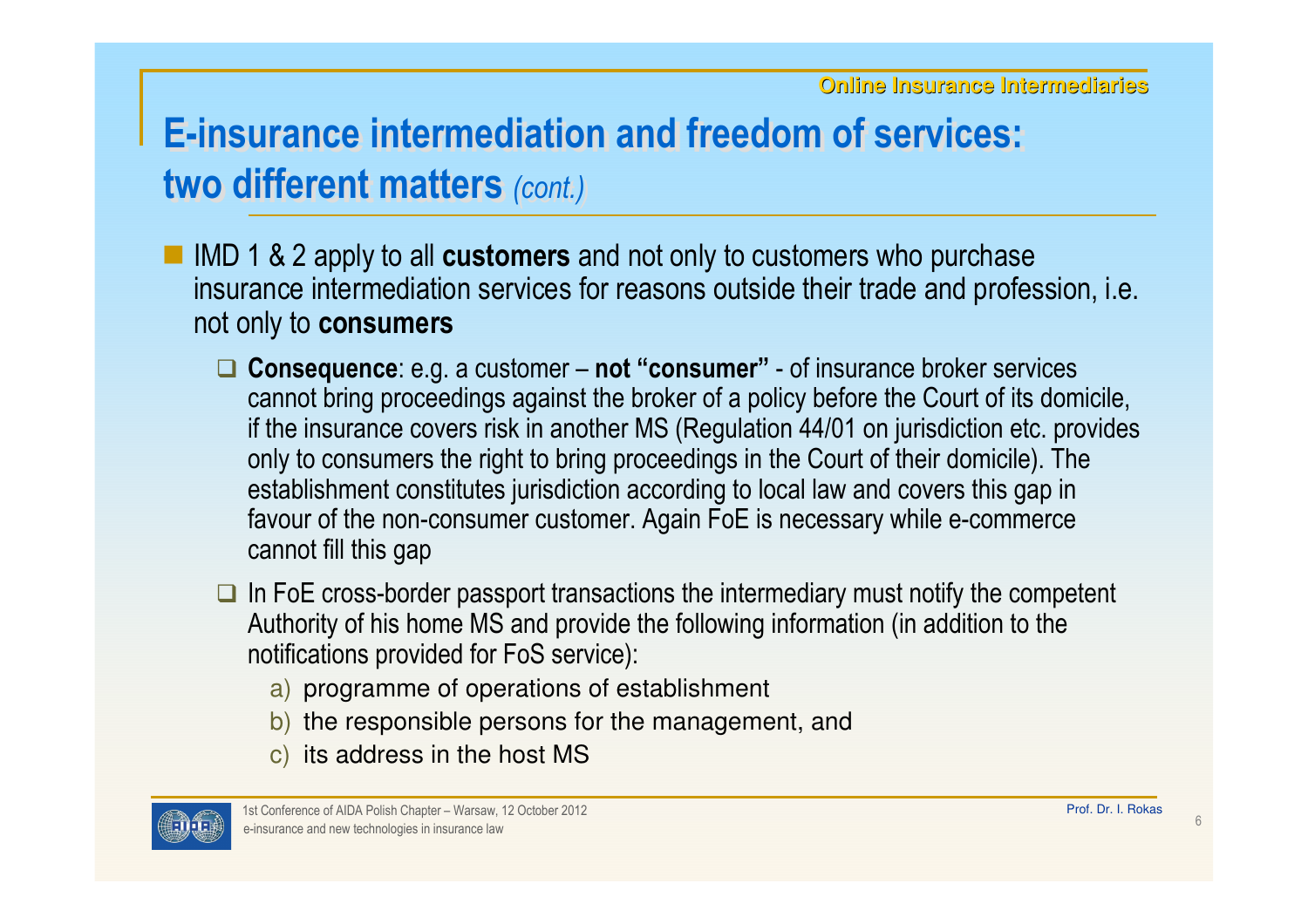# What distinguishes the border of the online market?Geographical, technological and regulatory means

- EU/EEA regulation: Insurance intermediaries providing cross-border services in the Internal Market fall under the passporting rules
	- **Q** registration in the home country-MS is the passport
		- ♦ The register shall indicate the MS/MSs in which the intermediary conducts cross border business
- The IMD does not:
	- $\Box$ apply to insurance mediation **services** provided in relation to **risks** and commitments located outside the EU (1st case)
	- $\Box$  regulate mediation activities carried out in 3<sup>rd</sup> countries (2<sup>nd</sup> case)

In both cases, **geography** and technology are the borders as to the conduct of the business, but regulation is the border as to the qualification of the insurance intermediary in the 1<sup>st</sup> case, taking into consideration that only then the intermediary provides services in risk located both inside and outside the EU.

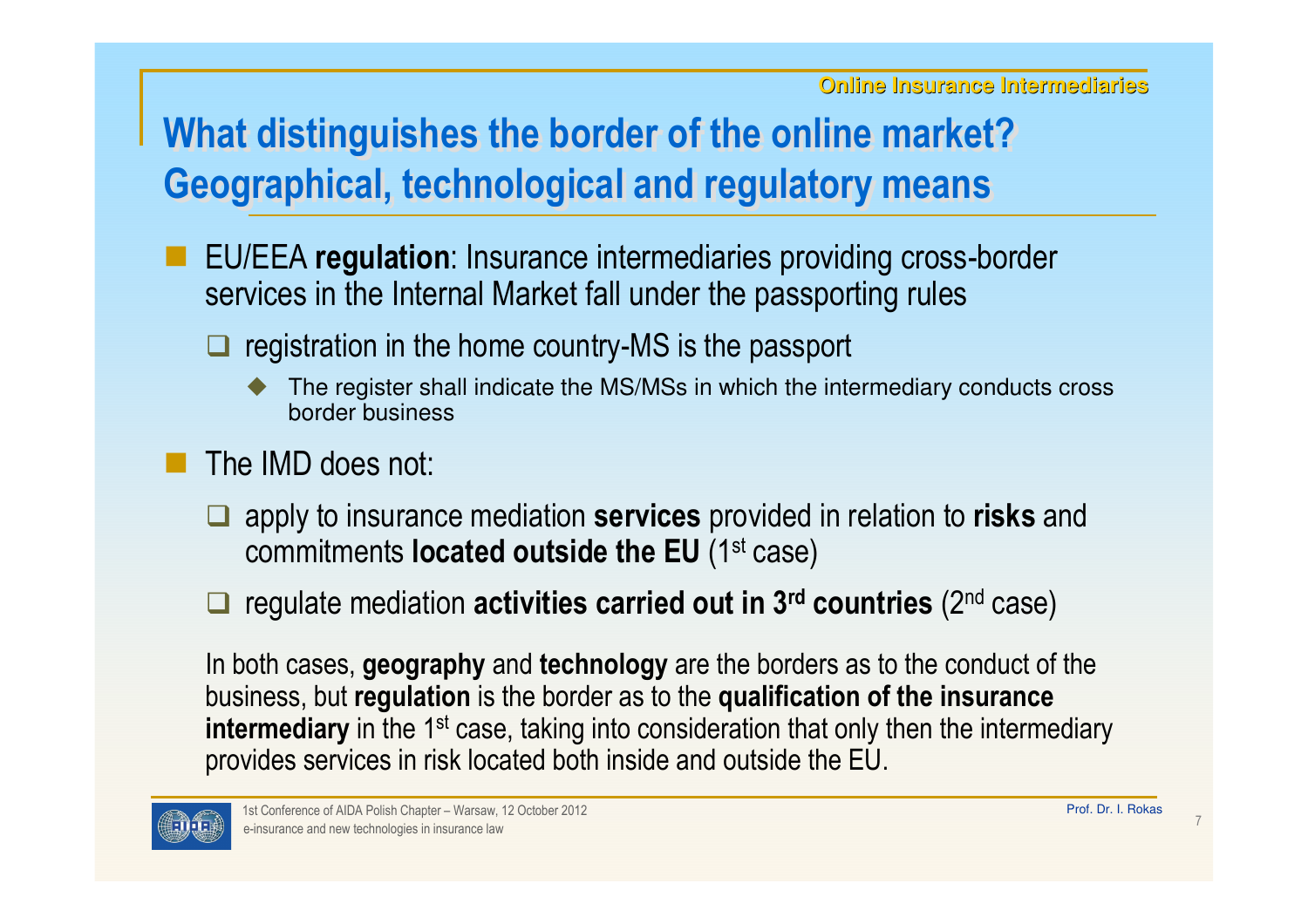#### Online FoS vs «traditional» FoS ? Yes

- IMD2 specifically submits national restrictions on online passporting intermediaries to the rules of the E-Commerce Directive
	- $\Box$  Insurance intermediaries, unlike insurance undertakings, are not included in the Annex of exceptions to article 3(3) of the E-Commerce Directive
- The E-Commerce D allows limited exemptions and derogations of the freedom to provide information society services:



 Thus, FoS via traditional means can be subjected to more restrictions than the online services as long as they are dictated by the scope of the general good

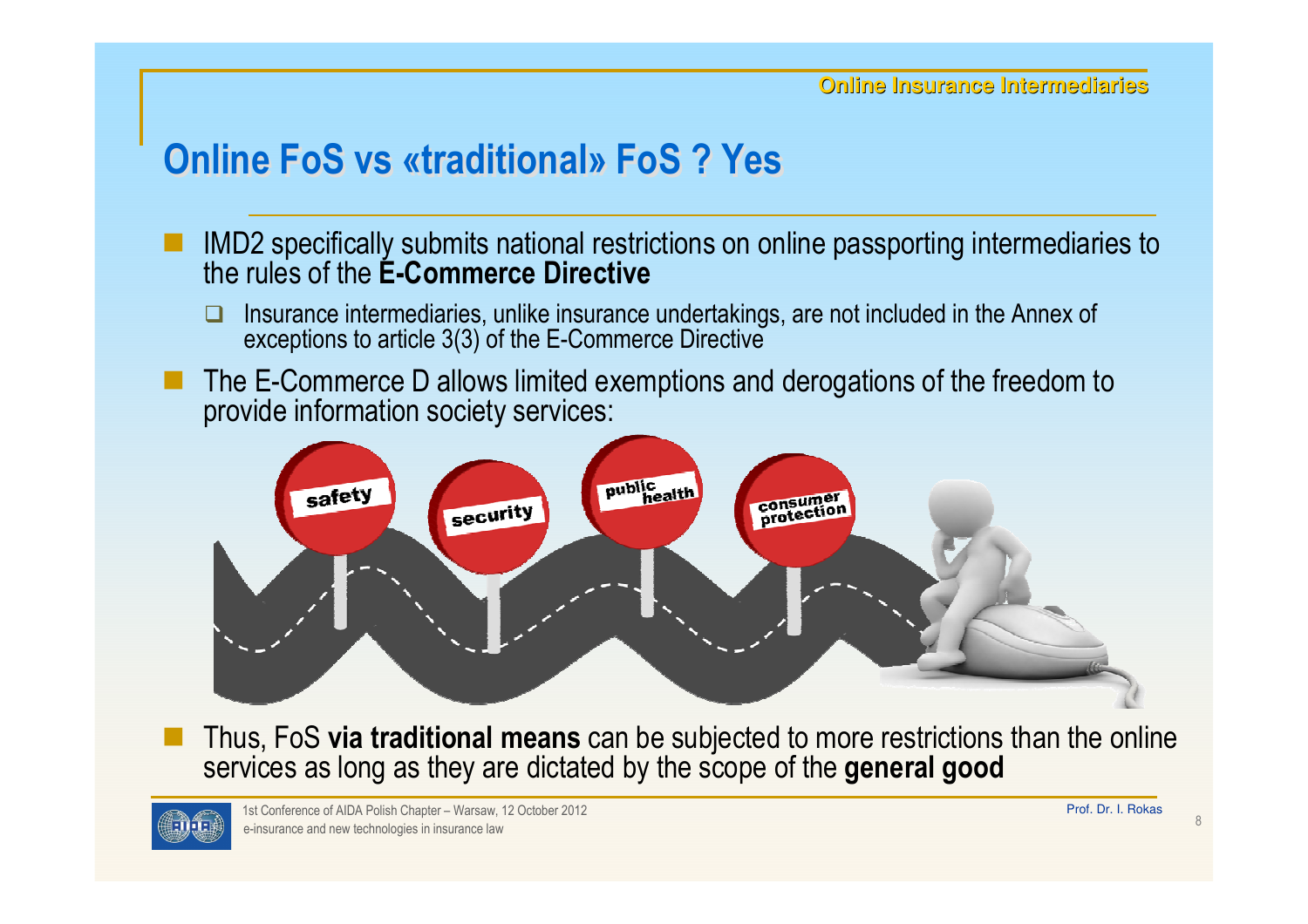# Online FoS vs «traditional» FoS ? Yes (cont.)

The following areas could fall within the scope of general good as recognised and interpreted by the ECJ:



The list is not definitive and the Court may add to it at any time

 The national restrictive measure must be taken on a case-by-case basis against a specific financial service provided by a given operator (intermediary)

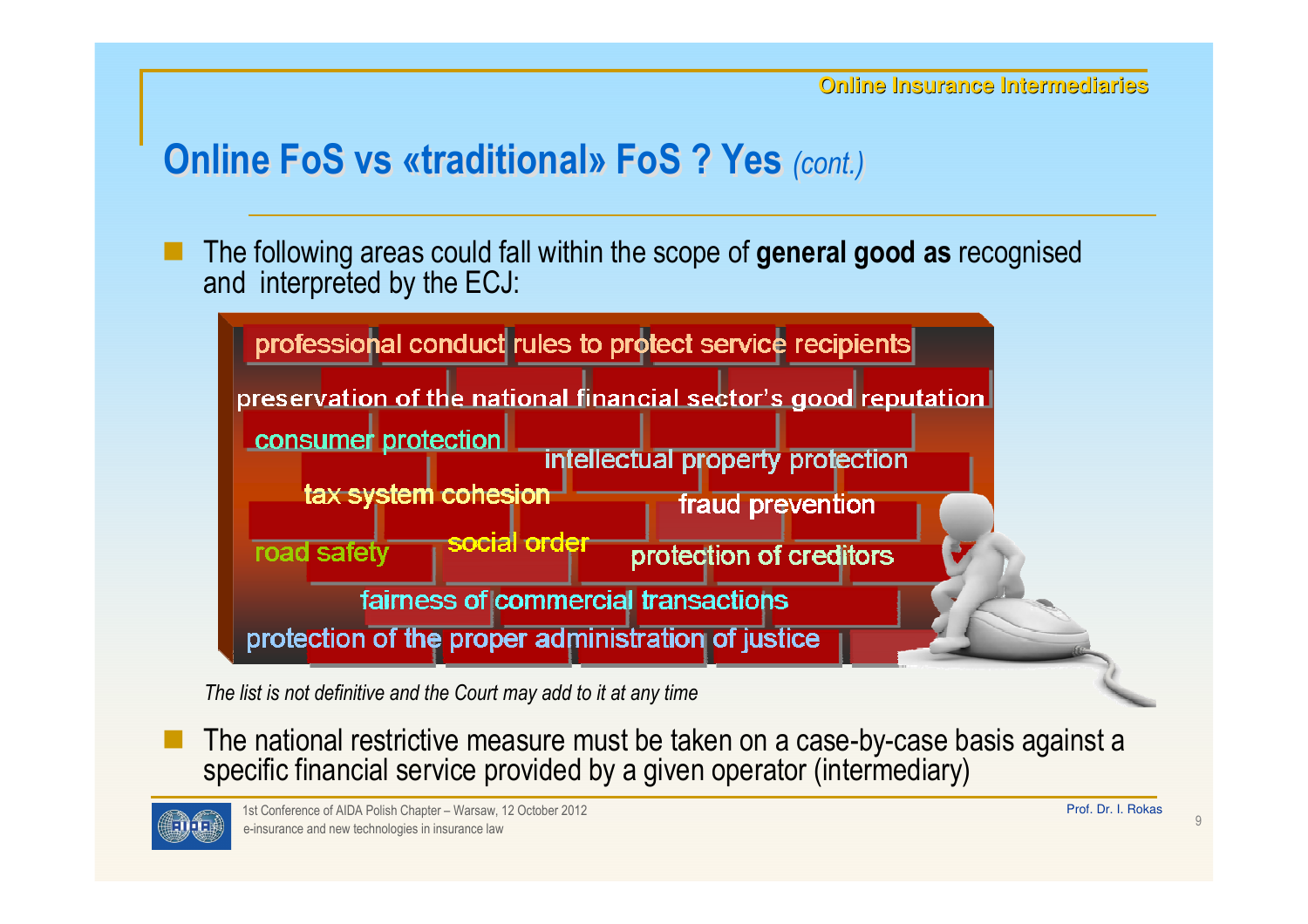# Is a FoS notification necessary to all MS where the site of the intermediary is accessible? No

- **EIOPA's list of examples to test whether the intermediary must** proceed with a FoS notification:
	- □ When the intermediary sends information on specific products, conditions of cover, etc. to selected groups of clients
	- When the intermediary's website is general and not only in the language of its MS of its MS
	- When it is addressed to specific groups of clients or clients in specific<br>MS MS

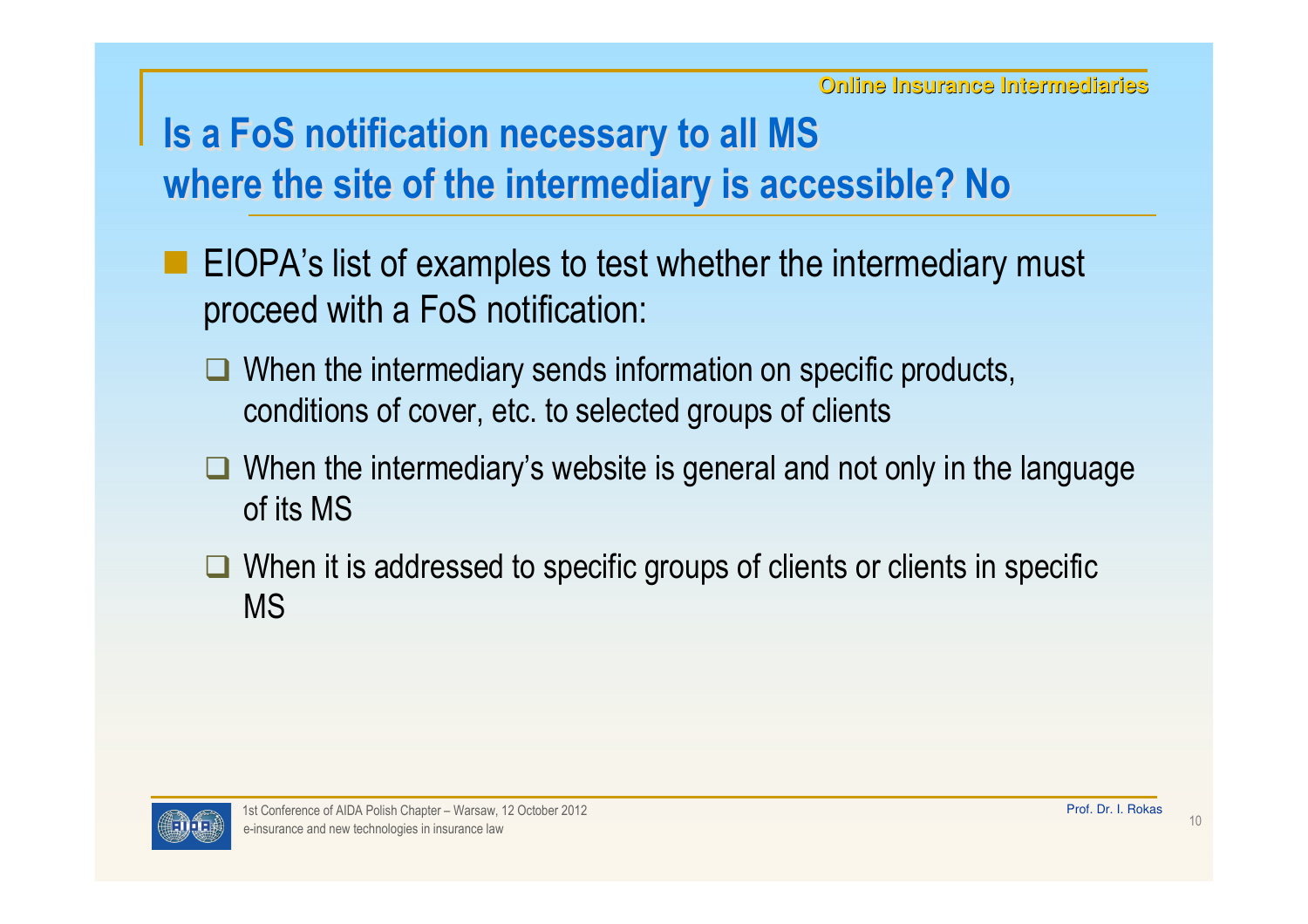### Is a FoS notification necessary to all MS where the site of the intermediary is accessible? No (cont.)

- Behaviour examples (based on ECJ decisions) that correspond to the criteria of solicited business in online transactions:
	- $\Box$ Intent to direct apparent from the intermediary's website and overall activity
	- $\Box$ International nature of the activity
	- $\Box$  Use of foreign language or currency and possibility to contract in such language or currency
	- $\Box$  Mention of itineraries from other MS for going to the place where the intermediary is established
	- $\Box$ Mention of telephone numbers with an international code [!]
	- $\Box$  Outlay of expenditure on an internet referencing service to facilitate access to the intermediary's site of consumers domiciled in other MS
	- Use of a top-level domain name (such as .eu or .com) other than that of the intermediary's home  $MS$ intermediary's home MS
	- **Q** Mention of international clientele from various MS

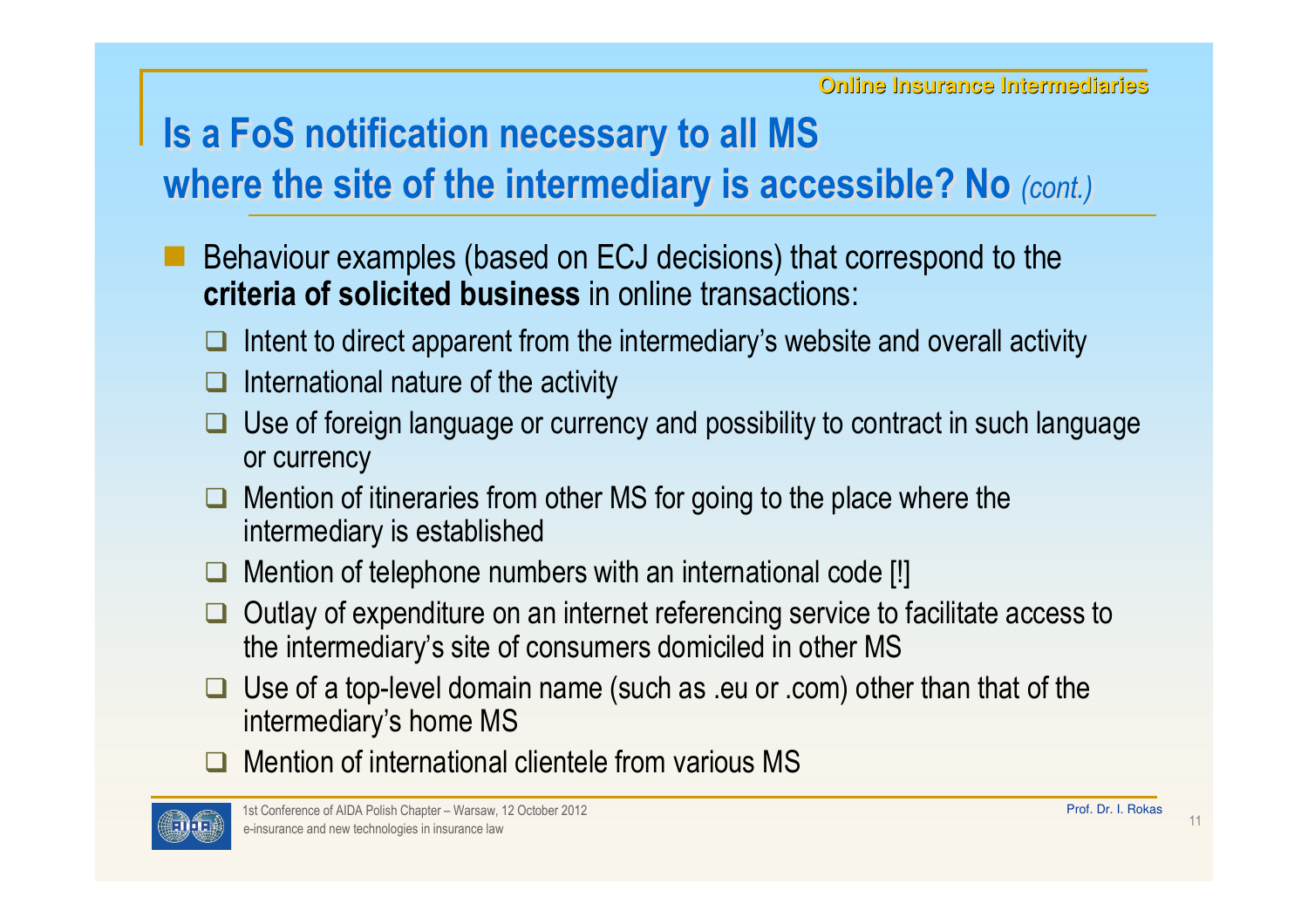# Is a FoS notification necessary to all MS where the site of the intermediary is accessible? No (cont.)

- ECJ criteria of non-solicited business in online transactions i.e. the insurance intermediary is not considered as directing its activity to another MS only by:
	- $\Box$  The mere accessibility of the merchant's website in the MS where the consumer is domiciled
	- $\Box$ The mention of an email address and of other contact details
	- $\Box$  The use of a language or a currency which are generally used in the MS where the merchant is established
		- ♦ However, if the intermediary starts working on a FoS basis (irrespective of internet), it will have to notify their national Supervisory Authority irrespective of the above criteria

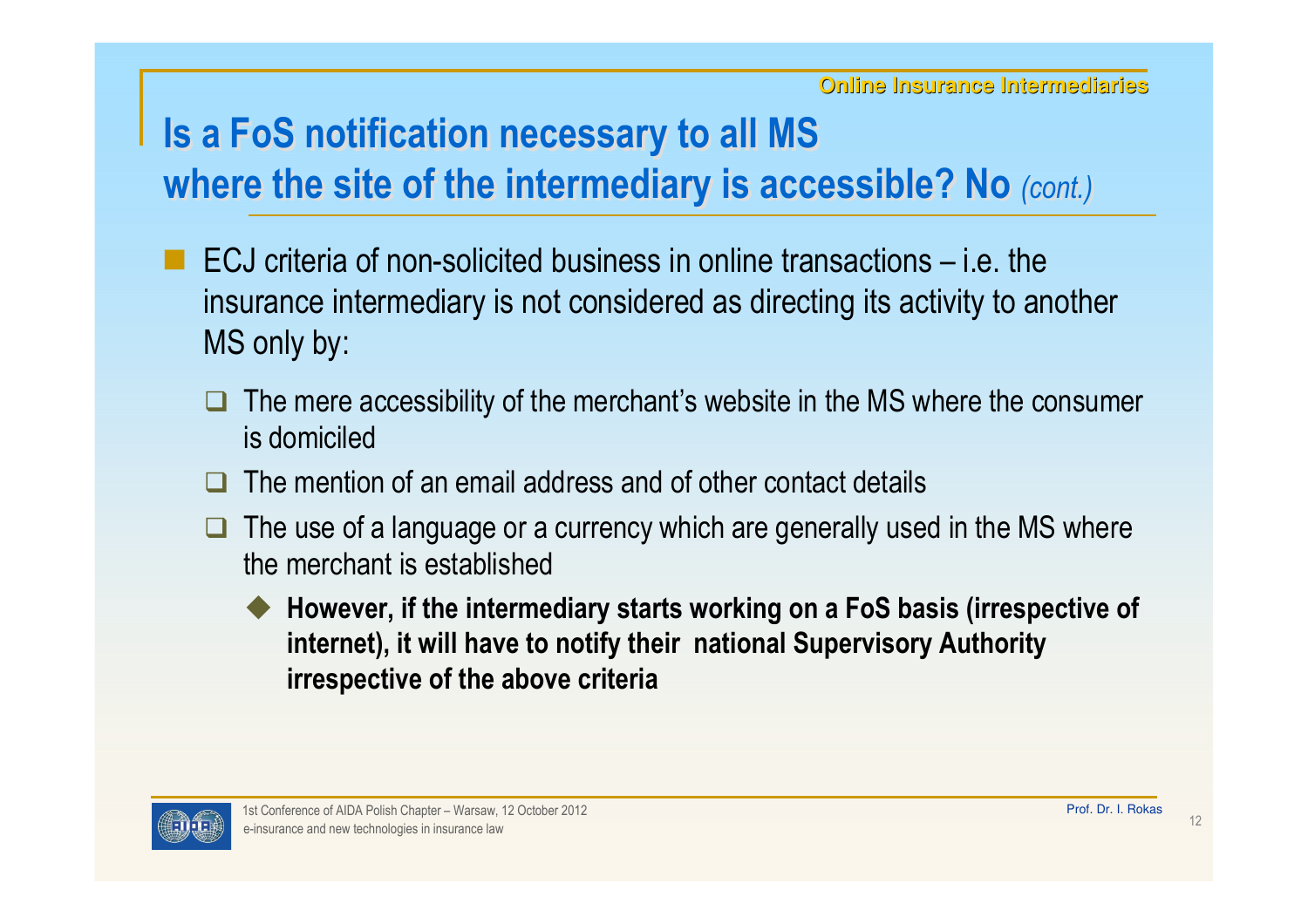# Is a FoS notification necessary to all MS where the site of the intermediary is accessible? No (cont.)

- If the host MS law provides more protection than the IMD (which is possible because IMD is a minimum harmonization Directive) this would result in the national intermediaries being treated in a stricter way compared to EU intermediaries
	- **BED** national law on competition and equal treatment could help avoid this
	- **COP** national measures may not result to the distortion of the internal market
	- **SEPTE**  the national stricter measures must always be viewed under the EU principle of proportionality.

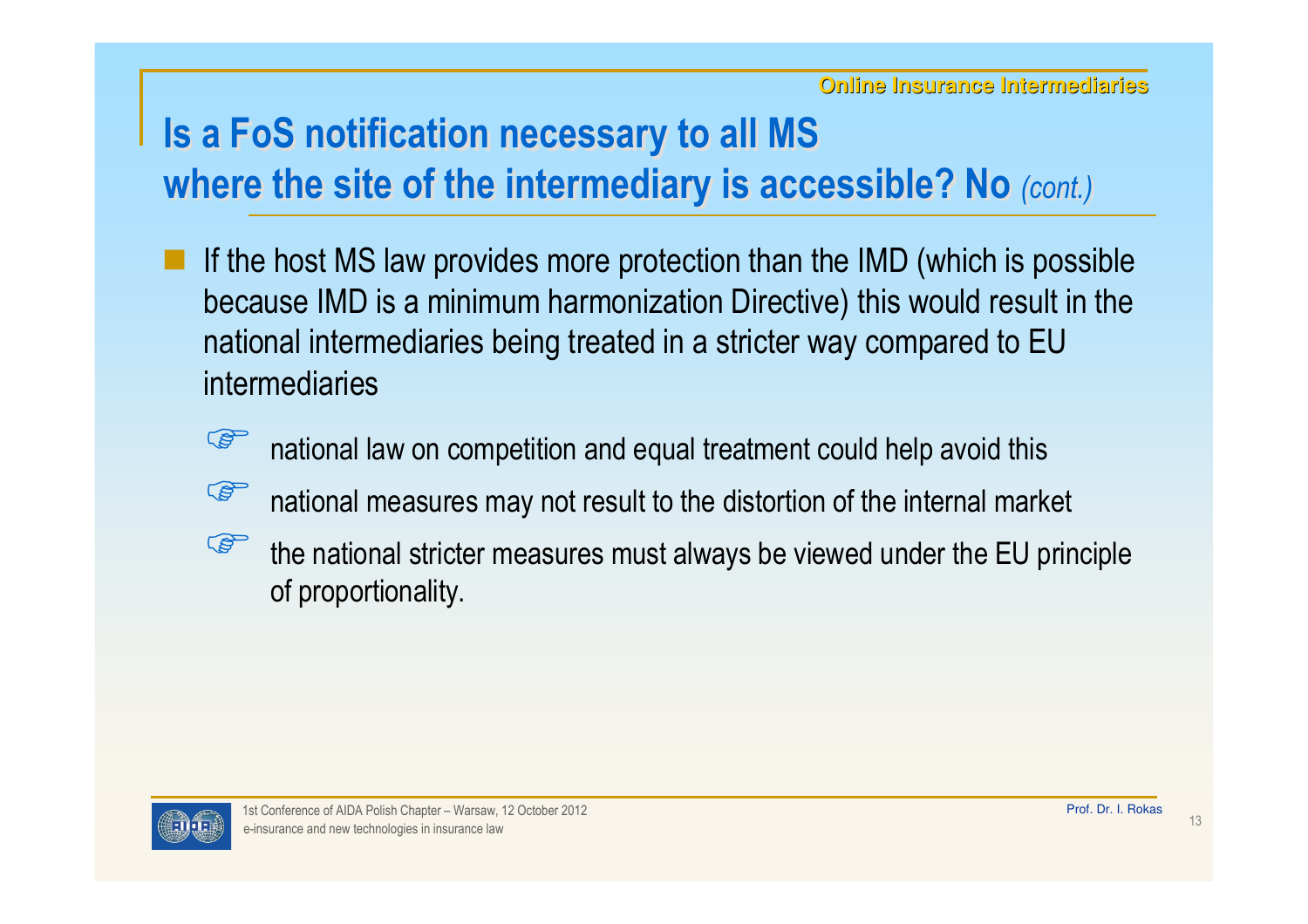- For the online consumer, it is difficult to distinguish **differences** between solicited and unsolicited insurance / intermediary online business
	- □ Online insurance activities, covering risk **located in a MS other than that**<br>in which the insurer covering the risk is cetablished, are subject to Fe? in which the insurer covering the risk is established, are subject to FoS proceedings. So should respective activities of insurance intermediaries
		- $\blacklozenge$  All the EU insurance intermediaries who sell their services online to MS/ MSs other than their home MS, should follow notification proceedings and appoint tax representatives

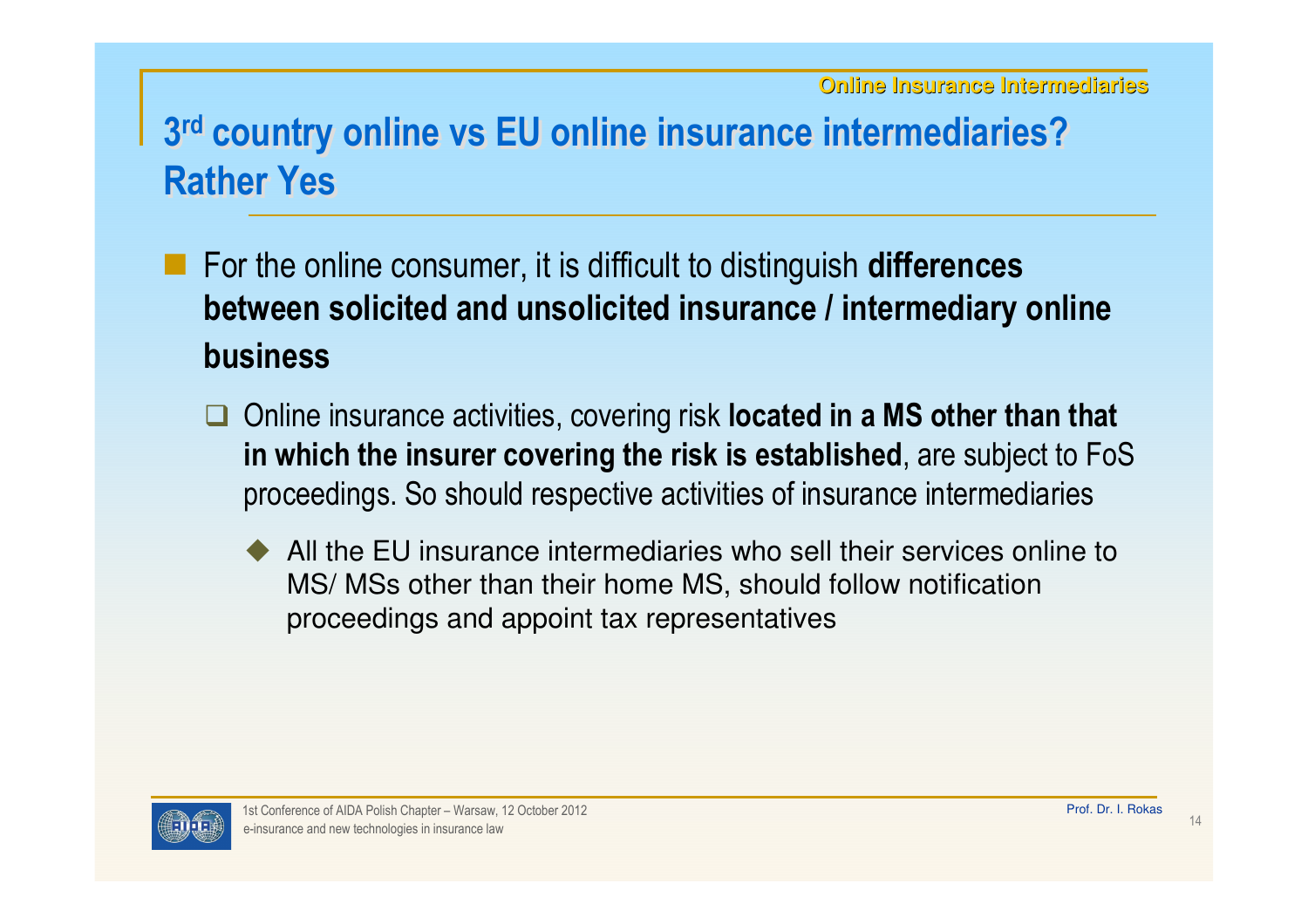- □ Online insurance intermediaries of 3<sup>rd</sup> countries who provide services in the EU, without establishment but under "the principle of FoS", are subject to national law (art. 1, para 3., sec a, IMD2)
	- In order to avoid distortion of competition, IMD provides that MS law shall guarantee that all persons "carrying out mediation activities" in the market shall be treated equally
		- but this does not cover unsolicited services while "**the principle of FoS**" has meaning only within EU cross border transactions
			- $\frac{1}{2}$  ,  $\frac{1}{2}$  But, shouldn't "carrying out mediation activities" also include the unsolicited business?

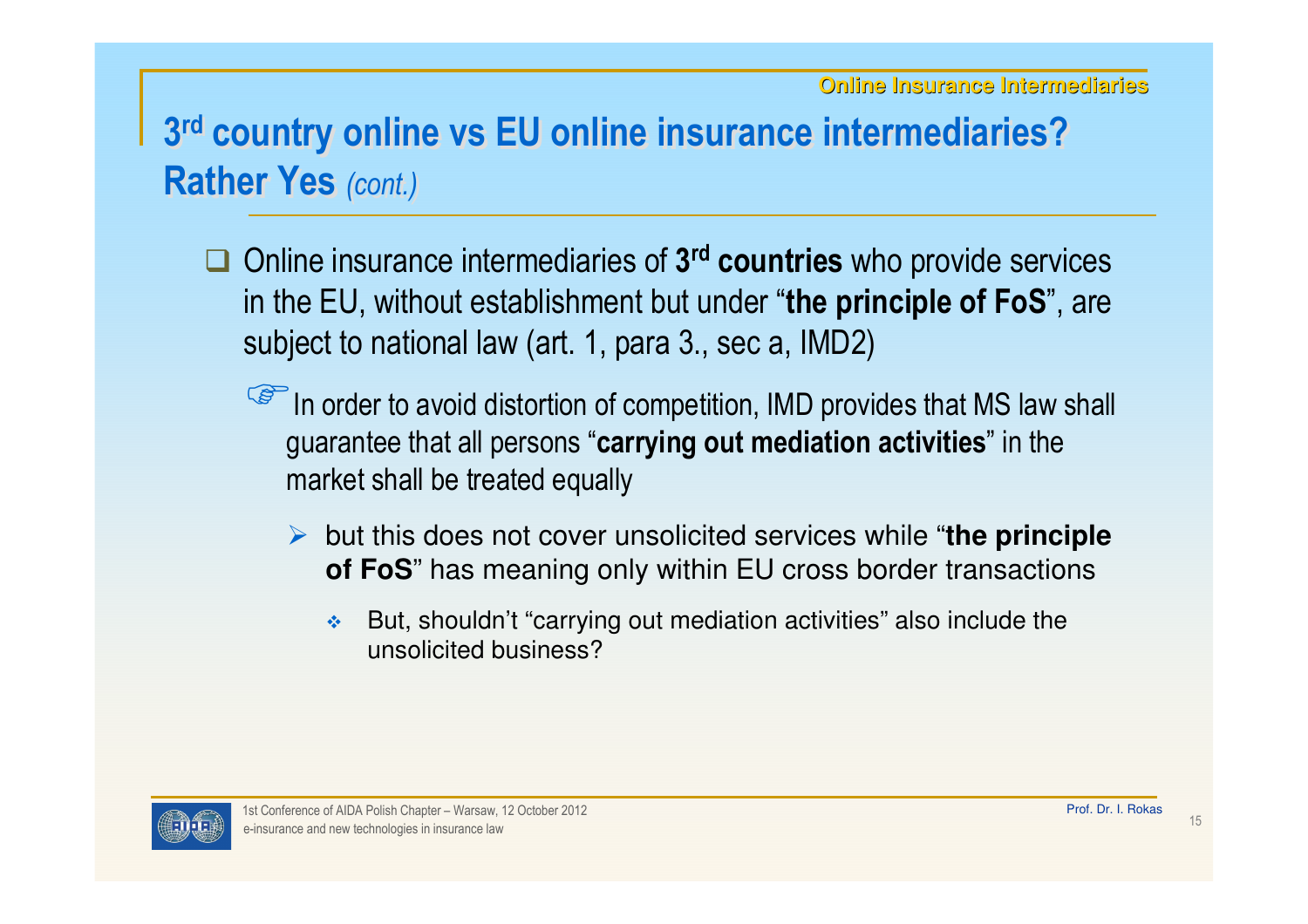- □ The **active consumer** who volunteers in proceeding with purchases of services of providers situated in 3<sup>rd</sup> countries does not need to be services of providers situated in 3<sup>rd</sup> countries, does not need to be protected by EU legislation
- $\Box$  The **passive online consumer**, contrary to the non-online passive consumer can be easily misled by a 3<sup>rd</sup> counties intermediary if the consumer, can be easily misled by a 3rd counties intermediary, if the latter has the intention to conduct business in a MS and in essence<br>fulfill the exitaria that the EC Lhas set as evidence of the marshapt' fulfill the criteria that the ECJ has set as evidence of the merchant's(intermediary's) **intention to direct his/her activity to the MS** of the consumer

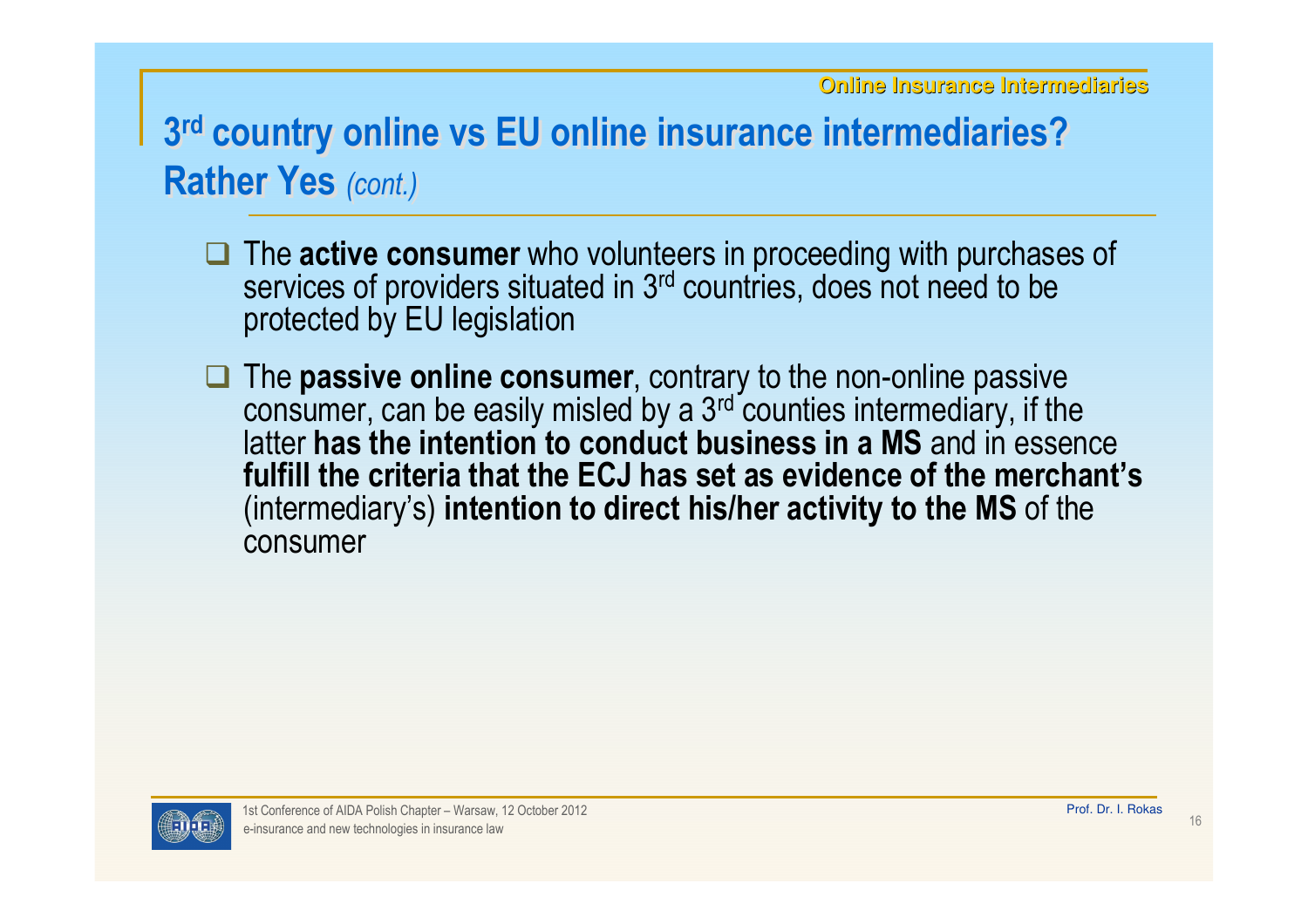#### Applicable law

#### Hypothesis:

A 3<sup>rd</sup> country law provides less requirements than EU law (MS law) as to the  $\overline{A}$  as to the insurance broker. The 3<sup>rd</sup> country broker in erder to gain big bor commission insurance broker. The 3<sup>rd</sup> country broker in order to gain higher commission renews the policy of its client/resident in a MS, with a 3rd country insurer who is very low rated, without disclosing it to the customer and knowing that the latter insurer could declare bankruptcy.



 When the insurance event occurs the insurer has actually declared bankruptcy.

Suppose that according to 3<sup>rd</sup> country law & practice, such conduct should not trigger liability on tort by the broker, while according to the law & practice of the MS country it might constitute liability on tort.

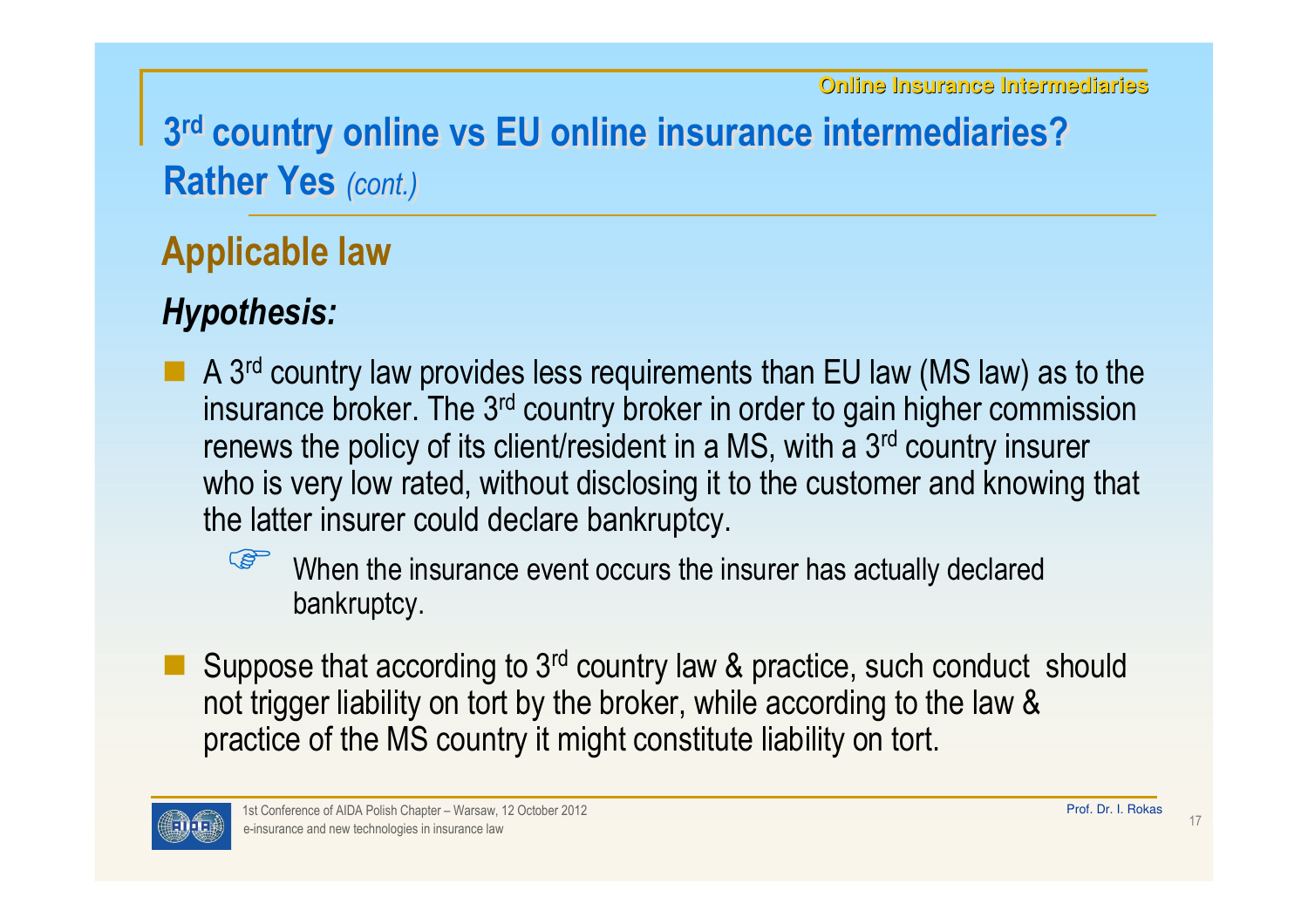# Applicable law (cont.)

#### Solution:

In the stage of characterisation, the judge will decide whether broker's behaviour constitutes tort by treating the latter as an autonomous concept, as directed by Rome II Regulation, and not necessarily on the basis of his lex fori. If it is found to be a tort, then, according to Rome II Regulation, the applicable law will not be the lex loci delicti commissi, but the lex loci damni, i.e. the MS law. Broker will be judged by a regime more strict and rigorous than that of his own country. Speaking from broker's point of view he should insert in the brokerage agreement an applicable law clause designating the law of his country. This can happen irrespective of whether the 3rd country broker deals with the risk located inside or outside the MS country.

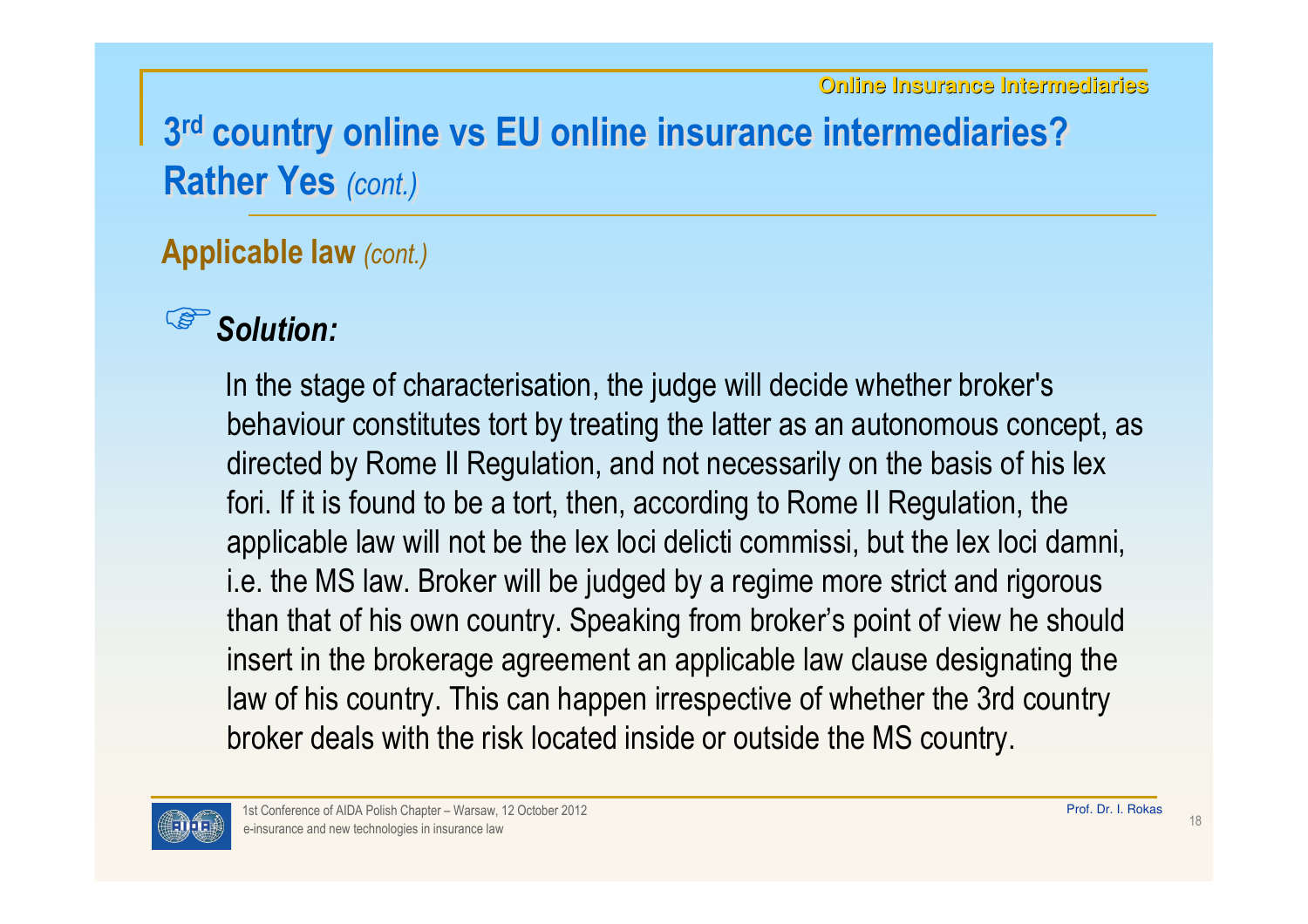#### Policy provided via internet by the intermediary and conclusion of the insurance contract by e-commerce: two different matters

- Communicating via internet with insurers / intermediaries and receiving policies via email, is not electronic conclusion of contracts, is not ecommerce
- **Electronic conclusion of the contracts presupposes (ECD) that:** 
	- $\Box$ the online intermediary has to **acknowledge the receipt** of the recipient's order without undue delay and by electronic means
	- $\Box$  the order and the acknowledgement of receipt are deemed to be received when the parties to whom they are addressed are **able to access** them
	- **D**  the intermediary must provide the contracting consumer with appropriate, effective and accessible **technical means** allowing him to identify and correct input errors, prior to the placing of the order
	- $\Box$  the intermediary has to maintain the information and insurance documents in a durable medium, which enables customers to store info addressed personally to the customer in any way that is accessible for future reference for a period of time adequate for the purposes of the information and which allows the unchanged reproduction of the information stored.

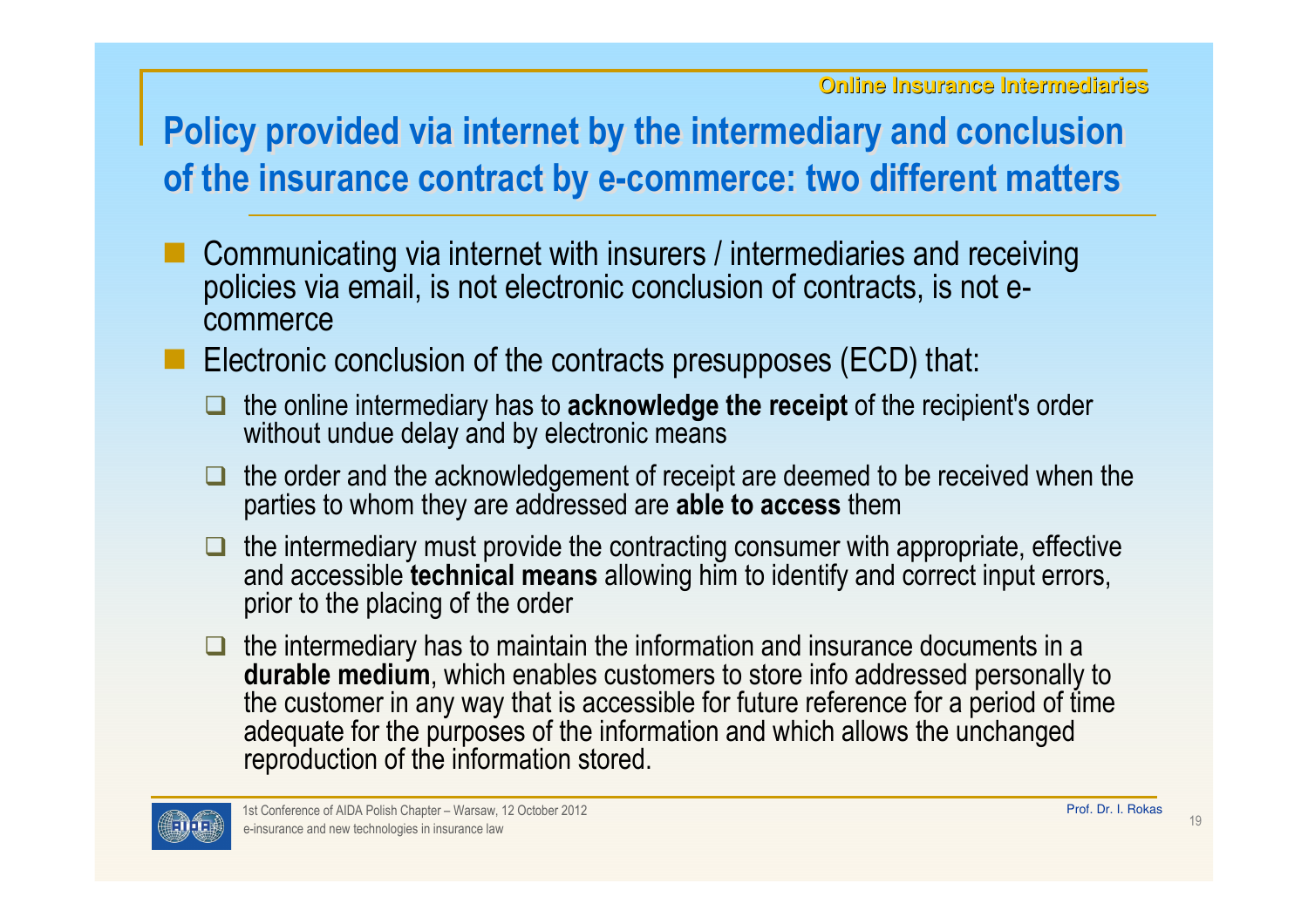# Some remaining remarks

- Under the ECD the online insurer / intermediary has to provide information additional to the email address which allows rapid communication in a direct and effective manner - not necessarily a telephone number
- The information communicated by the online intermediary must enable the customers to evaluate the extent of their future commitments, protecting them against the conclusion of an unfavourable contract
- ECJ C-298/07 of 16.10.08 (Bundesverband der Verbraucherzentralen…vs deutsche Internetversicherung AG) ruled that ECD should be intrepreted so that the online intermediary has to announce its telephone number only upon request. However, if the intermediary has declared, based on IMD2, that it also provides advice to customers, the ECJ judgment may not apply

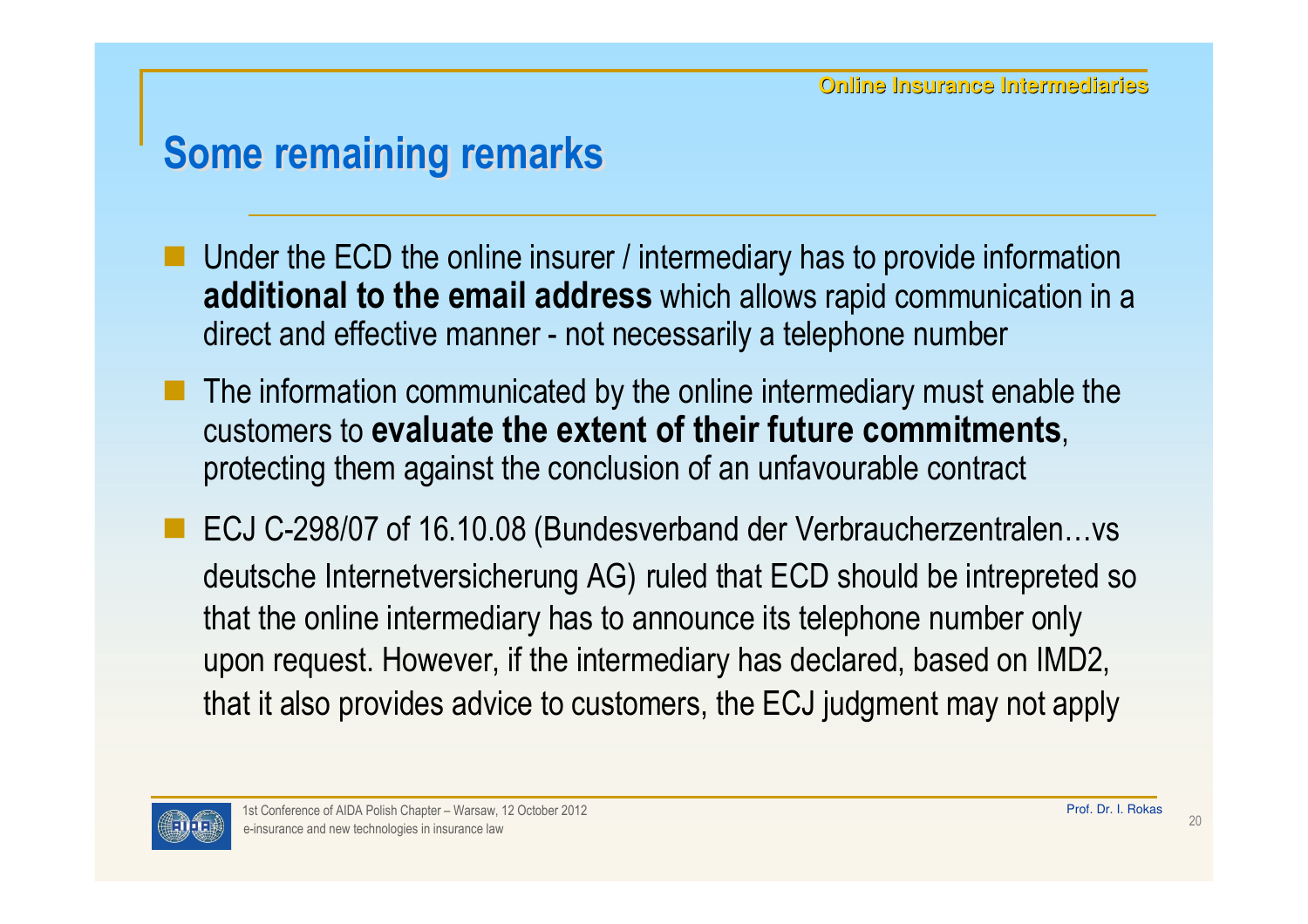#### Some remaining remarks (cont.)

- As transactions with the online intermediary can **affect the disclosure obligation**<br>of the applicant during the pre-contractual period, lack of personal contact could of the applicant during the pre-contractual period, lack of personal contact could lead to limited application of the sanctions for breach of disclosure obligation
- IMD 2 proposes that the information to be provided by the intermediary to the customer shall be communicated on paper, or using a **durable medium** other than<br>paper, but **appropriate** in the context of the business conducted, or by means of a paper, but **appropriate** in the context of the business conducted, or by means of a website
	- It is a matter of interpretation on EU level what the term 'appropriate' indicates and the relevant prerequisites relevant prerequisites
- When the insurance intermediary informs the customer that it provides advice on<br>the basis, of a fair analysis, this should be derived from a sufficiently large numbe the basis of a fair analysis, this should be derived from a sufficiently large number of insurance contracts available on the market

Which market?

♦ ◆ Seems rather that **the market must be that of the host MS**, taking into consideration the required notification with the Supervisory Authority before conducting business in another MS on a FoS basis